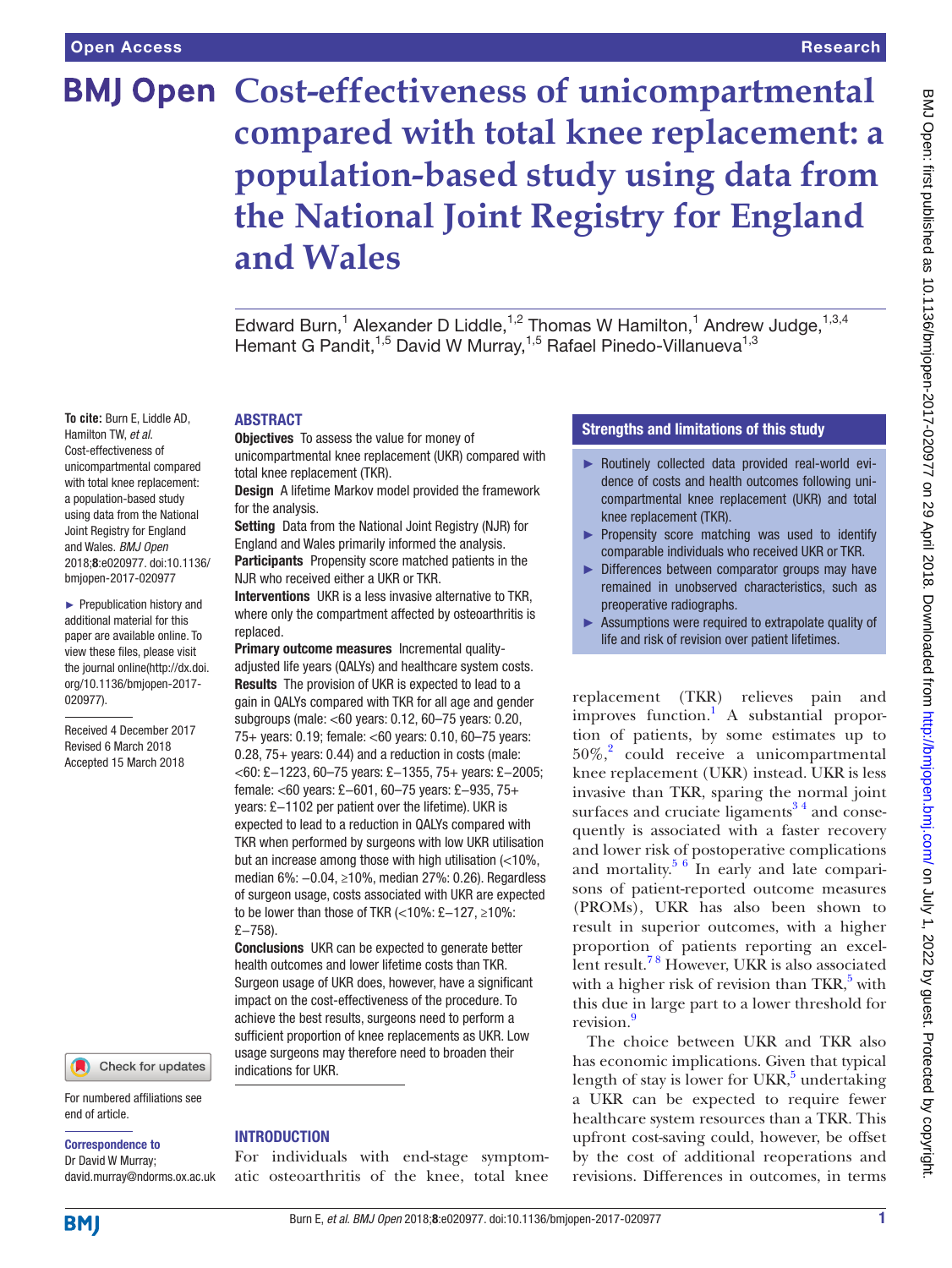of pain and function, may also lead to differences in primary healthcare utilisation, which would further affect the overall costs of the procedures.

The relative merit of each procedure can be expected to vary depending on patient and surgical factors. Outcomes following UKR, in particular, are impacted by surgical factors. Surgeons' caseload (the number of UKR performed) and usage of UKR (the percentage of their primary knee replacements that are UKRs) have been shown to have a substantial impact on the success of UKR with those performed by high usage surgeons expected to have comparable reoperation rates with TKR.[10](#page-6-6)

Cost-effectiveness analyses offer a means of reducing decision uncertainty by providing a comparative analysis of both the costs and health outcomes of UKR and TKR. Our aim in this study was to estimate the cost-effectiveness of UKR compared with TKR based on routinely collected data from the UK and, in particular, to assess how cost-effectiveness varies depending on (1) the age and gender of patients and (2) surgeon usage of UKR.

# Materials and methods Target population and subgroups

The study population for this analysis is comprised of those patients who could receive either a UKR or TKR. We use propensity score matching to identify those patients who received a TKR who were similar to patients who received a UKR in all relevant observable characteristics and assume both groups to be eligible for a UKR but ultimately receiving either a TKR or a UKR. We consider the cost-effectiveness of UKR compared with TKR in terms of six subgroups based on age  $\ll 60$  years, 60–75 years and >75 years) and gender. In a further analysis, we consider the effect of surgeon 'usage' of UKR on cost-effectiveness for two subgroups  $\left( < 10\% \text{ and } \geq 10\% \right)$ .



<span id="page-1-0"></span>Figure 1 Model outline. The decision analytic model provides the framework for the analysis. TKR, total knee replacement; UKR, unicompartmental knee replacement.

# Decision model

A lifetime Markov model, shown in [figure](#page-1-0) 1, provides the framework for the analysis, with patients passing through clinically and economically important health states as time passes. $^{11}$  Patients begin by having a primary UKR or TKR, after which they have a revision operation or remain unrevised. After a revision, patients can have a further revision (re-revised) or remain revised. Following a re-revision, patients remain as re-revised until death. From all health states, patients have a risk of death, and the model goes through consecutive cycles until all patients have died. Patients can transition between states on a yearly basis. The key simplifying assumptions of the model are that patients can have only two revisions and that only one revision can occur in a year. While reoperations are not incorporated as a model state, their likelihood and costs are incorporated into the unrevised state.

# Study perspective

This evaluation has been undertaken from a healthcare system perspective, hence only the costs incurred by the health system are included. These costs relate to surgical procedures being undertaken and primary care utilisation by patients. For healthcare interventions to be considered cost-effective (ie, providing sufficient value for money to merit their provision) in England, they should have an incremental cost per additional quality-adjusted life year (QALY) of less than £20 000–£30 000.<sup>12</sup> For this analysis, the cost-effectiveness of UKR is considered at the lower threshold of £20000.

# Measurement of effectiveness

An extract of data from the National Joint Registry (NJR) for England and Wales linked to the Hospital Episode Statistics database and the Office for National Statistics informed estimates of the effectiveness of UKR and TKR. These data were previously used to compare adverse events following the procedures, with propensity scores used to match 25 334 UKRs to 75996 comparable TKRs who received their primary procedure between 2003 and  $2012<sup>10</sup>$  These same matched patients were split into the age and gender subgroups for this analysis. As surgeon usage of UKR was not a variable in the original propensity score matching, matching was rerun to achieve balance within usage subgroups (see online [supplementary](https://dx.doi.org/10.1136/bmjopen-2017-020977)  [appendix](https://dx.doi.org/10.1136/bmjopen-2017-020977)). This ensured that the comparator groups, UKR performed by surgeons with usage under 10% against TKR, and UKR by surgeons with usage equal to or over 10% against TKR, were balanced in their observable characteristics.

Parametric models were specified independently for each treatment subgroup to estimate the risk of revision and death. For the base case analysis, the Weibull distribution was used for both. The risk of revision was extrapolated using estimates from the models, and risk of death was assumed to return to that given by age-specific and gender-specific UK life tables after the period of follow-up.<sup>13</sup> Sensitivity analyses were performed for the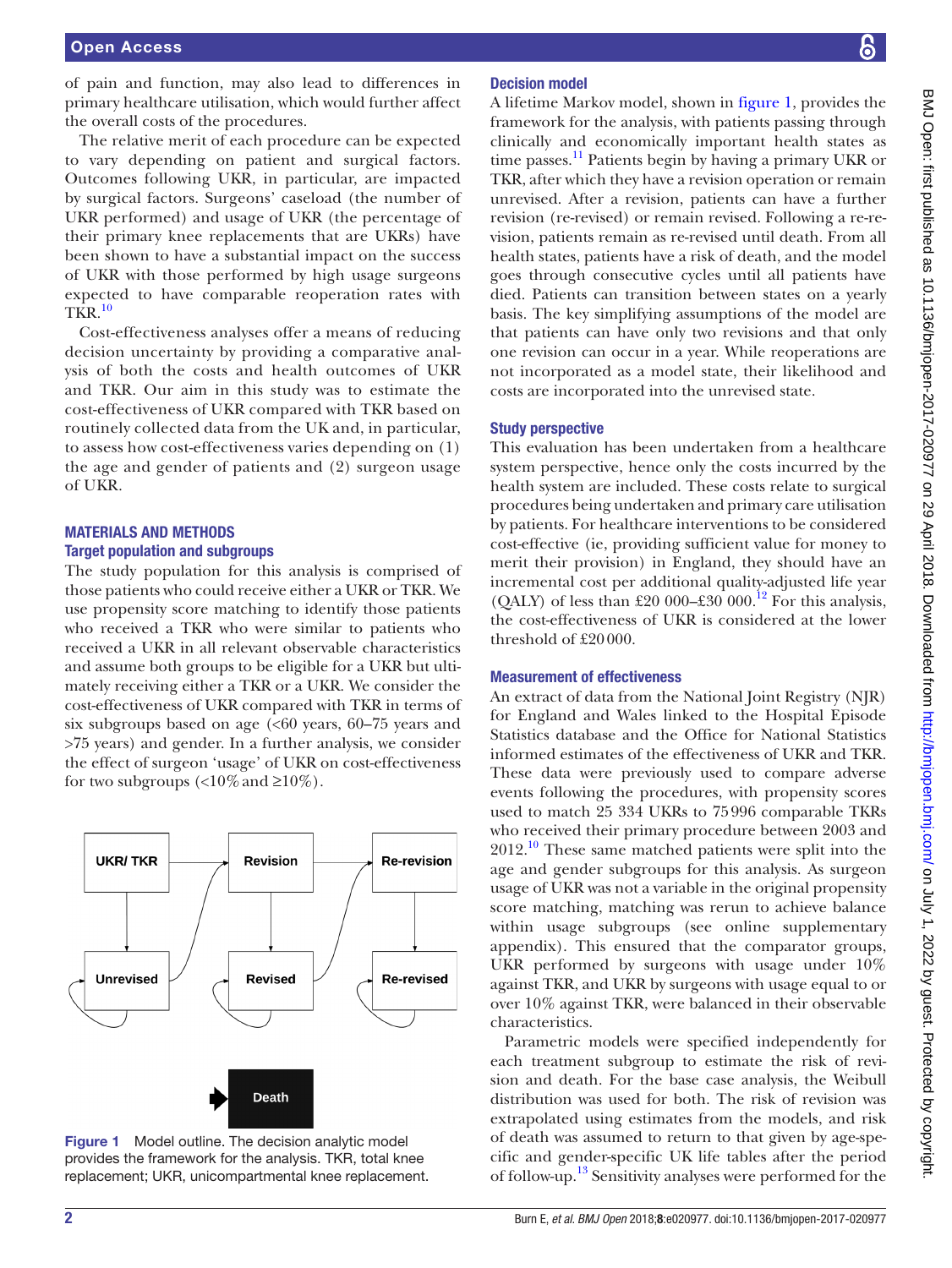risk of revision with the analysis rerun using the log-normal and exponential distributions instead of the Weibull. Further details of the estimated parametric models are provided in the online [supplementary appendix.](https://dx.doi.org/10.1136/bmjopen-2017-020977)

Risk of re-revision was based on evidence from the NJR, which reported that in the first year following a revision, patients have a 2.7% probability of a re-revision and a  $1.4\%$  chance in subsequent years.<sup>14</sup> With risk of re-revision being similar following a revision of UKR and TKR, $^{15}$  these risks were applied in the same manner for both procedures. Risk of mortality following a revision and re-revision was assumed to be equal to that of those unrevised.

#### Estimating resource use and costs

The hospital costs associated with the primary procedures and revisions were based on patients' Healthcare Resource Group codes (which classify episodes with similar levels of resource consumption into the same group) and length of stay, with costs estimated using the  $2014/2015$  National Tariff Payment System.<sup>16</sup> In addition, the costs of any implant-retaining reoperations over the five years following each surgery were also incorporated. We assumed the cost of a re-revision was the same as a revision in the base case analysis. The effect of this assumption on the results was tested by rerunning the analysis with a re-revision expected to have a cost 50% higher than that of a revision.

For primary care costs an extract of the Clinical Practice Research Datalink was used where 335 UKRs were matched with 1005 TKRs based on propensity scores. These patients and their costs are summarised in the online [supplementary appendix](https://dx.doi.org/10.1136/bmjopen-2017-020977). The choice of procedure was found to have no significant effect on resource use and so the costs of treatment groups were pooled, and single estimates were extracted for each age and gender subgroup.

Future costs and health outcomes were discounted by an annual rate of 3.5%, in line with guidelines for England and Wales.[17](#page-7-3) Costs are in British pounds, in 2014 prices. Estimated hospital and primary care costs are detailed in the online [supplementary appendix.](https://dx.doi.org/10.1136/bmjopen-2017-020977)

#### Measurement and valuation of preference-based outcomes

As PROMs have only been collected for patients undergoing knee replacements in the English NHS since 2009, a separate propensity score matched cohort of 3519 UKRs and 10 557 TKRs for whom these data were available were used to inform estimates of health-related quality of life for each subgroup considered. Again, these patients and the process of matching have been previously described in detail, $7$  and matching was rerun for usage subgroups (see online [supplementary appendix](https://dx.doi.org/10.1136/bmjopen-2017-020977)). EuroQol-5D (EQ-5D) is a generic measure of health-related quality of life, whose preference-based scores for England range from  $-0.59$  (worst) to 1 (best), with 0 representing death and 0.074 considered a minimally important difference.<sup>[18](#page-7-4)</sup>

In the year following a primary, patients were expected to steadily progress from their preoperative score to their postoperative score at sixmonths, at which they would remain for the rest of that year. As EQ-5D following UKR and TKR has been shown to remain stable over 10 years following surgery for unrevised patients,<sup>8</sup> in the absence of any further procedure, those unrevised were expected to remain at their postoperative score. The trajectory of quality of life following revision was assumed to be similar to primary procedures, with patients expected to progress from their preoperative score to their postoperative score over sixmonths, at which point they were expected to remain unless they went on to have a re-revision. However, due to the small number of individuals with a revision and scores available, subgroups were pooled for revision parameters. We assumed quality of life for a re-revision would fall by the same proportion as it did from primary to a revision procedure. To test the impact of this assumption, we conducted a sensitivity analysis where the quality of life for a re-revision was assumed instead to remain equal to that of revision. Estimates of health-related quality-of-life were based on EQ-5D collected prior to and sixmonths following surgery (see online [supple](https://dx.doi.org/10.1136/bmjopen-2017-020977)[mentary appendix\)](https://dx.doi.org/10.1136/bmjopen-2017-020977).

#### Analytic methods

Expected (mean) costs and QALYs were estimated for each subgroup receiving either UKR or TKR. The resulting incremental cost-effectiveness ratio (ICER) was then calculated (equal to the difference in costs divided by the difference in QALYs), with an intervention being considered dominant if it both reduced costs and increased QALYs.<sup>19</sup> The effect of parameter uncertainty was assessed using probabilistic sensitivity analysis, with input parameters assigned from probability distributions and 1000 Monte Carlo simulations conducted for each subgroup. Probability distributions were based on the type of data, with gamma distributions used for costs as well as preoperative quality of life so as to allow values below zero, beta distributions used for postoperative quality of life and normal distributions used for the coefficients of parametric models and age. $20\frac{20\frac{21}{1}}{21}$  The sets of estimated costs and QALYs from each of 1000 Monte Carlo simulations are presented, alongside the expected results, on a cost-effectiveness plane.

#### Patient and public involvement

No patients were involved in the development of the research question or the outcome measures nor the design of the study. There are no plans to disseminate the results of the research to study participants.

#### **RESULTS**

Compared with TKR, UKR was found to be associated with a greater likelihood of revision over individuals remaining lifetimes for each of the subgroups. UKR was, however, associated with better postoperative quality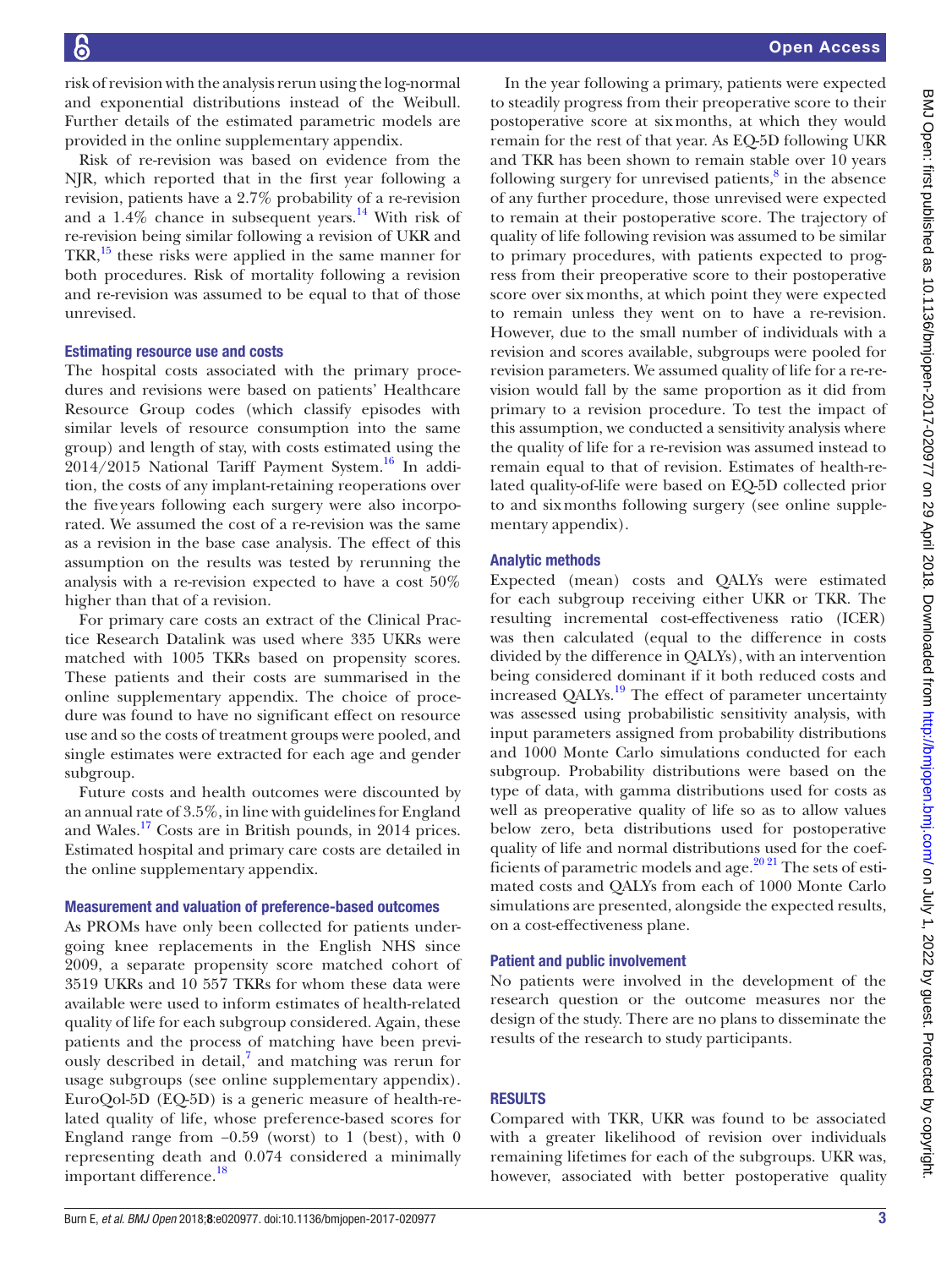|                               | <b>TKR</b>                           |                                      | <b>UKR</b>                           |                                                                  |                                    |                                               | <b>ICER</b>                                     |
|-------------------------------|--------------------------------------|--------------------------------------|--------------------------------------|------------------------------------------------------------------|------------------------------------|-----------------------------------------------|-------------------------------------------------|
|                               | <b>QALYs</b>                         | Costs(E)                             | <b>QALYs</b>                         | Costs(E)                                                         | ∆ QALYs                            | $\Delta$ Costs (£)                            | (probability<br><b>UKR cost-</b><br>effective*) |
| Male,<br>< 60<br>years        | 10.28<br>$(10.07 \text{ to } 10.47)$ | 15357<br>$(14704 \text{ to } 16019)$ | 10.39                                | 14134<br>$(10.11 \text{ to } 10.70)$ $(13489 \text{ to } 14810)$ | 0.12<br>$(-0.19 \text{ to } 0.47)$ | $-1223$<br>$(-1439$ to $-1014)$               | <b>UKR</b> dominant<br>(87%)                    |
| Male,<br>$60 - 75$<br>years   | 8.61<br>$(8.50 \text{ to } 8.70)$    | 13307<br>(12584 to 14 037)           | 8.81<br>$(8.63 \text{ to } 8.97)$    | 11952<br>(11246 to 12 704)                                       | 0.20<br>$(0.01 \text{ to } 0.39)$  | $-1355$<br>$(-1610 \text{ to } -1122)$ (100%) | <b>UKR</b> dominant                             |
| Male,<br>$75+$<br>years       | 5.61<br>$(5.49 \text{ to } 5.73)$    | 11454<br>$(10506 \text{ to } 12511)$ | 5.80<br>$(5.64 \text{ to } 5.97)$    | 9450<br>(8442 to 10 631)                                         | 0.19<br>$(0.02 \text{ to } 0.37)$  | $-2005$<br>$(-2361$ to $-1521)$               | <b>UKR</b> dominant<br>$(100\%)$                |
| Female,<br>< 60<br>years      | 10.68<br>$(10.50 \text{ to } 10.89)$ | 16961<br>(16 101 to 17 899)          | 10.78<br>$(10.42 \text{ to } 11.09)$ | 16360<br>(15514 to 17 273)                                       | 0.10<br>$(-0.33 \text{ to } 0.47)$ | $-601$<br>(-887 to -350)                      | <b>UKR</b> dominant<br>(72%)                    |
| Female,<br>$60 - 75$<br>years | 8.96<br>$(8.84 \text{ to } 9.06)$    | 13814<br>$(13089 \text{ to } 14602)$ | 9.24<br>$(9.04 \text{ to } 9.43)$    | 12878<br>(12068 to 13 702)                                       | 0.28<br>$(0.05 \text{ to } 0.50)$  | $-935$<br>$(-1186 \text{ to } -710)$          | <b>UKR</b> dominant<br>$(100\%)$                |
| Female.<br>$75+$<br>years     | 6.02<br>$(5.82 \text{ to } 6.15)$    | 11410<br>(10541 to 12 378)           | 6.46<br>$(6.20 \text{ to } 6.69)$    | 10308<br>(9312 to 11 378)                                        | 0.44<br>$(0.18 \text{ to } 0.71)$  | $-1102$<br>$(-1646 \text{ to } -695)$         | <b>UKR</b> dominant<br>$(100\%)$                |

<span id="page-3-0"></span>Table 1 Base case cost-effectiveness results for age and gender subgroups

\*Given a cost-effectiveness threshold of £20000.

ICER, incremental cost-effectiveness ratio; QALYs, quality-adjusted life years; TKR, total knee replacement; UKR, unicompartmental knee replacement.

of life following the primary procedure than TKR for all age and gender subgroups, with the difference most pronounced for older patients. Moreover, those undergoing revision following UKR had better quality of life prior to and following revision than those who had TKR. For all subgroups, the hospital costs of primary and revision surgery were lower for UKR than TKR. See online [supplementary appendix](https://dx.doi.org/10.1136/bmjopen-2017-020977) for further details.

UKR was found to be cost-saving and health improving compared with TKR for all age and gender subgroups,

making UKR the dominant treatment choice for those individuals eligible for either procedure (see [table](#page-3-0) 1). The largest expected savings were for males over 75 years, while the biggest improvement in quality of life was for females over 75 years. For those aged over 60 years of age, parameter uncertainty had little effect on the conclusion that UKR was cost-effective. However, for those under 60 years, there was some uncertainty, with a 13% and 28% probability that TKR was cost-effective for males and females under 60 years, respectively.



<span id="page-3-1"></span>Figure 2 Cost-effectiveness plane for age and gender subgroups. The sets of estimated incremental costs and QALYs associated with the provision of UKR rather than TKR from each of the Monte Carlo simulations are shown as points with the expected results as triangles. QALYs, quality-adjusted life years; TKR, total knee replacement; UKR, unicompartmental knee replacement.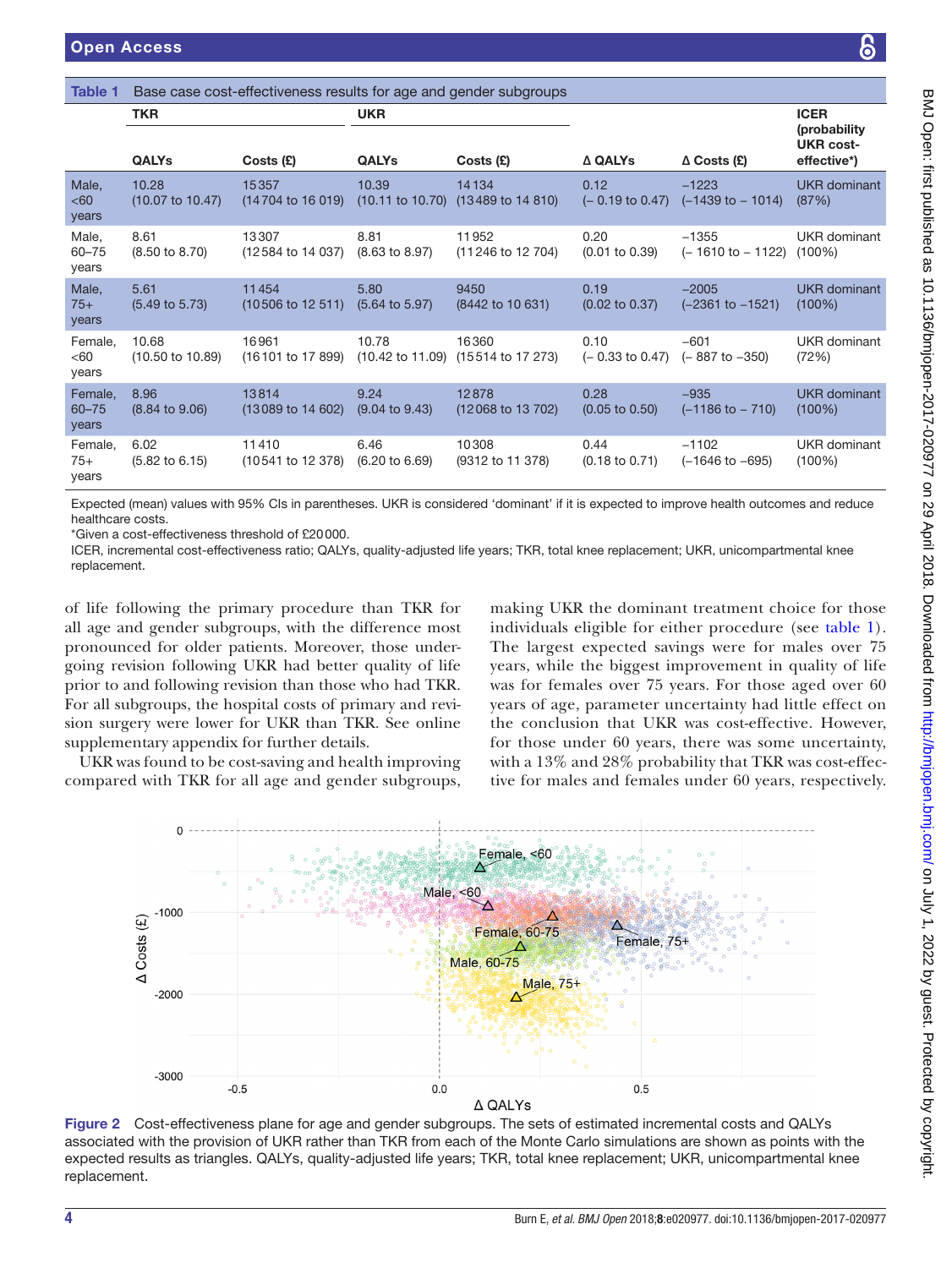<span id="page-4-0"></span>

| Table 2<br>Scenario analyses                       |                              |                                  |                                  |                              |                                  |                                  |  |
|----------------------------------------------------|------------------------------|----------------------------------|----------------------------------|------------------------------|----------------------------------|----------------------------------|--|
|                                                    | Age and gender subgroups     |                                  |                                  |                              |                                  |                                  |  |
|                                                    | Male, <60 years              | Male, 60-75<br>vears             | Male, 75+ years                  | Female, <60<br>years         | <b>Female, 60-75</b><br>vears    | Female, 75+<br>years             |  |
| Base case<br>assumptions                           | UKR dominant<br>(87%)        | UKR dominant<br>$(100\%)$        | UKR dominant<br>$(100\%)$        | UKR dominant<br>(72%)        | UKR dominant<br>$(100\%)$        | UKR dominant<br>$(100\%)$        |  |
| Distribution of parametric model for revision risk |                              |                                  |                                  |                              |                                  |                                  |  |
| Exponential                                        | <b>UKR</b> dominant<br>(92%) | <b>UKR</b> dominant<br>$(100\%)$ | <b>UKR</b> dominant<br>$(100\%)$ | <b>UKR</b> dominant<br>(78%) | <b>UKR</b> dominant<br>$(100\%)$ | <b>UKR</b> dominant<br>$(100\%)$ |  |
| Log-normal                                         | UKR dominant<br>(89%)        | <b>UKR</b> dominant<br>$(100\%)$ | UKR dominant<br>$(100\%)$        | UKR dominant<br>(77%)        | UKR dominant<br>(100%)           | UKR dominant<br>$(100\%)$        |  |
| Health utility                                     |                              |                                  |                                  |                              |                                  |                                  |  |
| Re-revision<br>equal to<br>revision                | UKR dominant<br>(95%)        | <b>UKR</b> dominant<br>(100%)    | <b>UKR</b> dominant<br>$(100\%)$ | <b>UKR</b> dominant<br>(91%) | <b>UKR</b> dominant<br>$(100\%)$ | <b>UKR</b> dominant<br>(100%)    |  |
| Cost                                               |                              |                                  |                                  |                              |                                  |                                  |  |
| Cost of re-<br>revision 50%<br>higher than         | UKR dominant                 | <b>UKR</b> dominant              | UKR dominant                     | UKR dominant                 | UKR dominant                     | <b>UKR</b> dominant              |  |
| revision                                           | (83%)                        | (100%)                           | $(100\%)$                        | (73%)                        | (100%)                           | $(100\%)$                        |  |

Incremental cost-effectiveness ratio (ICER) with probability of UKR being cost-effective, based on probabilistic sensitivity analysis and given a cost-effectiveness threshold of £20 000, in parentheses. UKR is considered 'dominant' if it is expected to improve health outcomes and reduce healthcare costs. Full results for each scenario analysis are detailed in the online [supplementary appendix](https://dx.doi.org/10.1136/bmjopen-2017-020977). UKR, unicompartmental knee replacement.

[Figure](#page-3-1) 2 presents the estimated mean and probabilistic sets of incremental costs and QALYs associated with the provision of UKR rather than TKR for each age and gender subgroup. These findings were broadly robust to changes in modelling assumptions (see [table](#page-4-0) 2 and online [supplementary appendix](https://dx.doi.org/10.1136/bmjopen-2017-020977) for full results from each scenario analysis).

When UKR was performed by surgeons with a usage of the procedure equal to or above 10% (median usage was 27%), UKR was found to be unequivocally cost-saving and health improving compared with TKR, as shown in [table](#page-4-1) 3. When performed by surgeons with usage of less than  $10\%$  (median usage was  $6\%$ ), however, UKR was no longer expected to lead to better health outcomes than TKR, and TKR became the more

likely cost-effective procedure. [Figure](#page-5-0) 3 presents the estimated means and sets of costs and QALYs for both usage subgroups.

# **DISCUSSION**

# Principal findings

For patients who are eligible for either procedure, the provision of UKR rather than TKR has been estimated to lead to a gain in QALYs and a reduction in costs for all age and gender subgroups. There is little uncertainty around this conclusion for older patients. Such patients have, given their lower life expectancy, a lower lifetime risk of revision and report greater improvements in postoperative quality of life compared with TKR than younger

<span id="page-4-1"></span>

| Table 3<br>Base case cost-effectiveness results for usage of UKR subgroups |                                   |                            |                                   |                                      |                                       |                                    |                                      |
|----------------------------------------------------------------------------|-----------------------------------|----------------------------|-----------------------------------|--------------------------------------|---------------------------------------|------------------------------------|--------------------------------------|
|                                                                            | <b>TKR</b>                        |                            | <b>UKR</b>                        |                                      |                                       |                                    | <b>ICER</b>                          |
|                                                                            | <b>QALYs</b>                      | Costs(E)                   | <b>QALYs</b>                      | Costs (£)                            | ∆ QALYs                               | $\triangle$ Costs (£)              | (probability UKR<br>cost-effective*) |
| UKR $<$ 10%                                                                | 8.67<br>$(8.53 \text{ to } 8.80)$ | 13267<br>(12834 to 13 731) | 8.62<br>$(8.38 \text{ to } 8.84)$ | 13140<br>$(12643 \text{ to } 13614)$ | $-0.04$<br>$(-0.32 \text{ to } 0.21)$ | $-127$<br>$(-429 \text{ to } 127)$ | £3000/QALY<br>(37%)                  |
| UKR $\geq 10\%$                                                            | 8.81<br>$(8.73 \text{ to } 8.88)$ | 13170<br>(12726 to 13 614) | 9.06<br>$(8.94 \text{ to } 9.18)$ | 12411<br>(11978 to 12 856)           | 0.26<br>$(0.12 \text{ to } 0.40)$     | $-758$<br>$(-939$ to $-579)$       | UKR dominant<br>$(100\%)$            |

Expected (mean) values with 95% CIs in parentheses. UKR is considered 'dominant' if it is expected to improve health outcomes and reduce healthcare costs.

\*Given a cost-effectiveness threshold of £20000.

ICER, incremental cost-effectiveness ratio; QALYs, quality-adjusted life years; TKR, total knee replacement; UKR, unicompartmental knee replacement.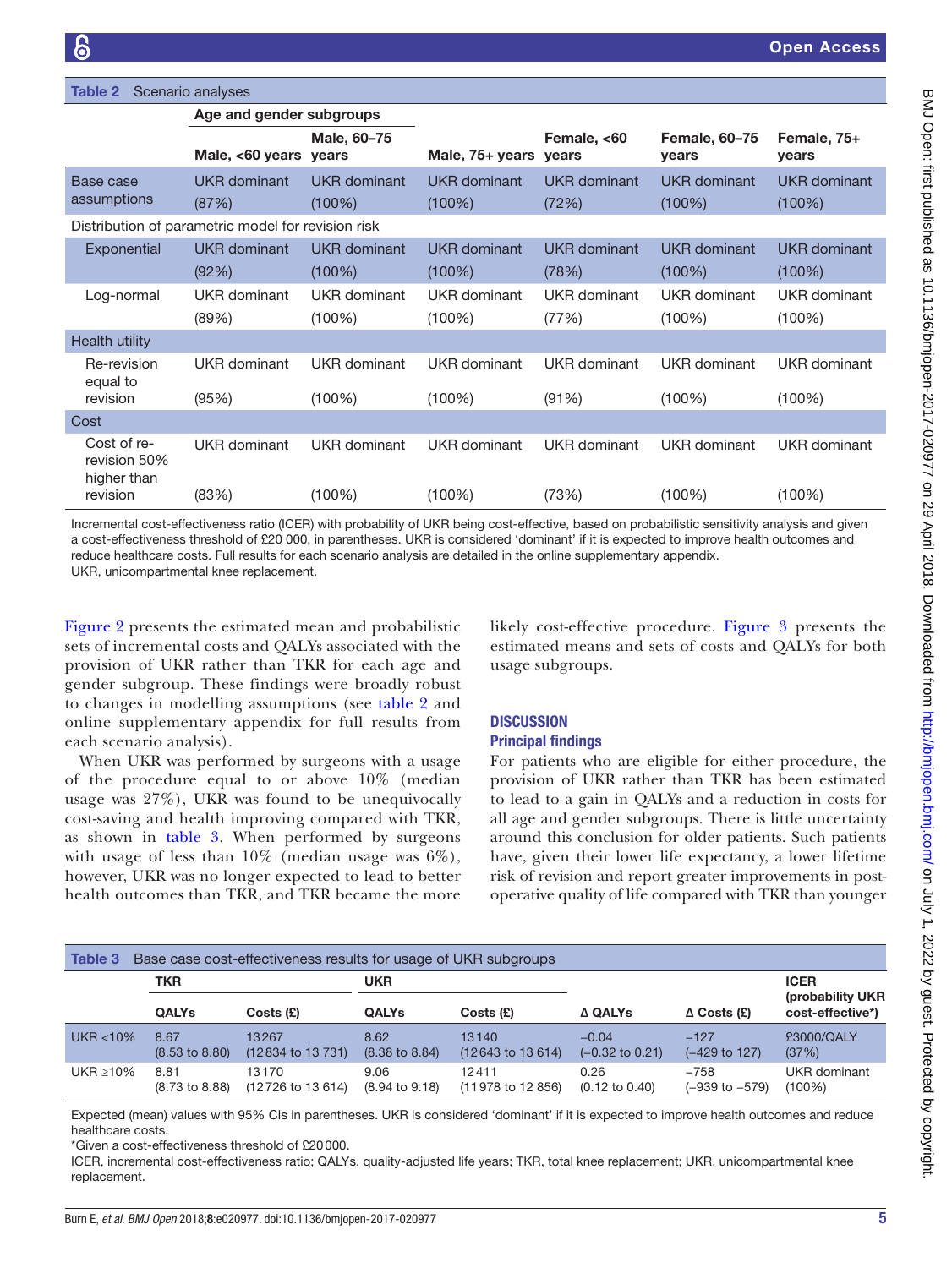

<span id="page-5-0"></span>Figure 3 Cost-effectiveness plane for usage subgroups. The sets of estimated incremental costs and QALYs associated with the provision of UKR rather than TKR from each of the Monte Carlo simulations are shown as points with the expected results as triangles. QALYs, quality-adjusted life year; TKR, total knee replacement; UKR, unicompartmental knee replacement.

patients. Significant uncertainty does surround whether UKR would be health improving for younger patients for whom even relatively small differences in annual revision rates lead to substantial differences in lifetime revision rates.

Surgeon usage of UKR, that is, the percentage of the knee replacements they perform that were UKRs, had a significant impact on the cost-effectiveness of the procedure. UKR was expected to be cost-effective when compared with TKR with 100% probability (given parameter uncertainty) when performed by surgeons with usage at or above 10%, with these surgeons having a median usage of 27%. However, when UKR performed by low usage surgeons were compared against TKR, TKR was the more likely cost-effective option.

# Limitations of the study

Our analysis was based on routinely collected data from the National Health Service in England and Wales. While this dataset has the advantage of providing real-world evidence for costs and health outcomes following UKR and TKR, it also has the potential pitfalls of any such observational data. In particular, confounding by indication can be expected with treatment selection based on patient and surgical characteristics. Propensity score matching was used to achieve balance in a wide range of observed characteristics; however, imbalances may still exist in unobserved factors that could bias the findings of the study. In particular, it was not possible to include preoperative radiographs, which would provide a better assessment of patients eligible to have either procedure; hence, differences in these may have persisted between matched groups.

With costs and health outcomes estimated over the remaining lifetimes of patients, modelling assumptions were unavoidable. Individuals' risk of revision over their remaining lifetimes were based on observed revisions over the eight years following surgery. In addition, quality

of life estimates were based on scores recorded prior to and sixmonths following primary and revision procedures, and we assumed that, in the absence of further procedures, individuals would remain at their postoperative scores into the future. This assumption appears to be plausible following primary procedures<sup>8</sup>; however, it is uncertain whether a similar pattern would be seen following revisions. If quality of life following revision steadily returned to comparable levels observed after primary procedures, the cost-effectiveness of UKR, which has a higher risk of revision, will have been somewhat underestimated. Furthermore, we assumed quality of life associated with re-revision would have dropped by the same proportion as that observed from primary to revision and the cost of a re-revision was assumed to be equivalent to that of a revision. These assumptions were necessarily subjective; however, scenario analyses showed the findings of the study to be robust to changes in these assumptions.

# Study findings in context

In line with findings from previous economic evaluations of UKR and  $TKR$ ,<sup>[22](#page-7-7)</sup> in this study, we found UKR to be less costly than TKR. Furthermore, consistent with previous research, UKR was also found to lead to better health outcomes for patients aged 65 years and over. Little uncertainty surrounds this conclusion for older patients, who benefit most from a less invasive procedure and have a low lifetime risk of revision. For younger patients, whose health outcomes are mixed, $23-25$  this analysis found that UKR was also expected to lead to better health outcomes than TKR, although there was significant uncertainty in this conclusion. The variation in findings for younger patients across studies appears to be driven by differences in estimates for both the risk of revision and the expected effect of revision on quality of life.

This study has also highlighted the importance of surgeon usage of UKR on the cost-effectiveness of the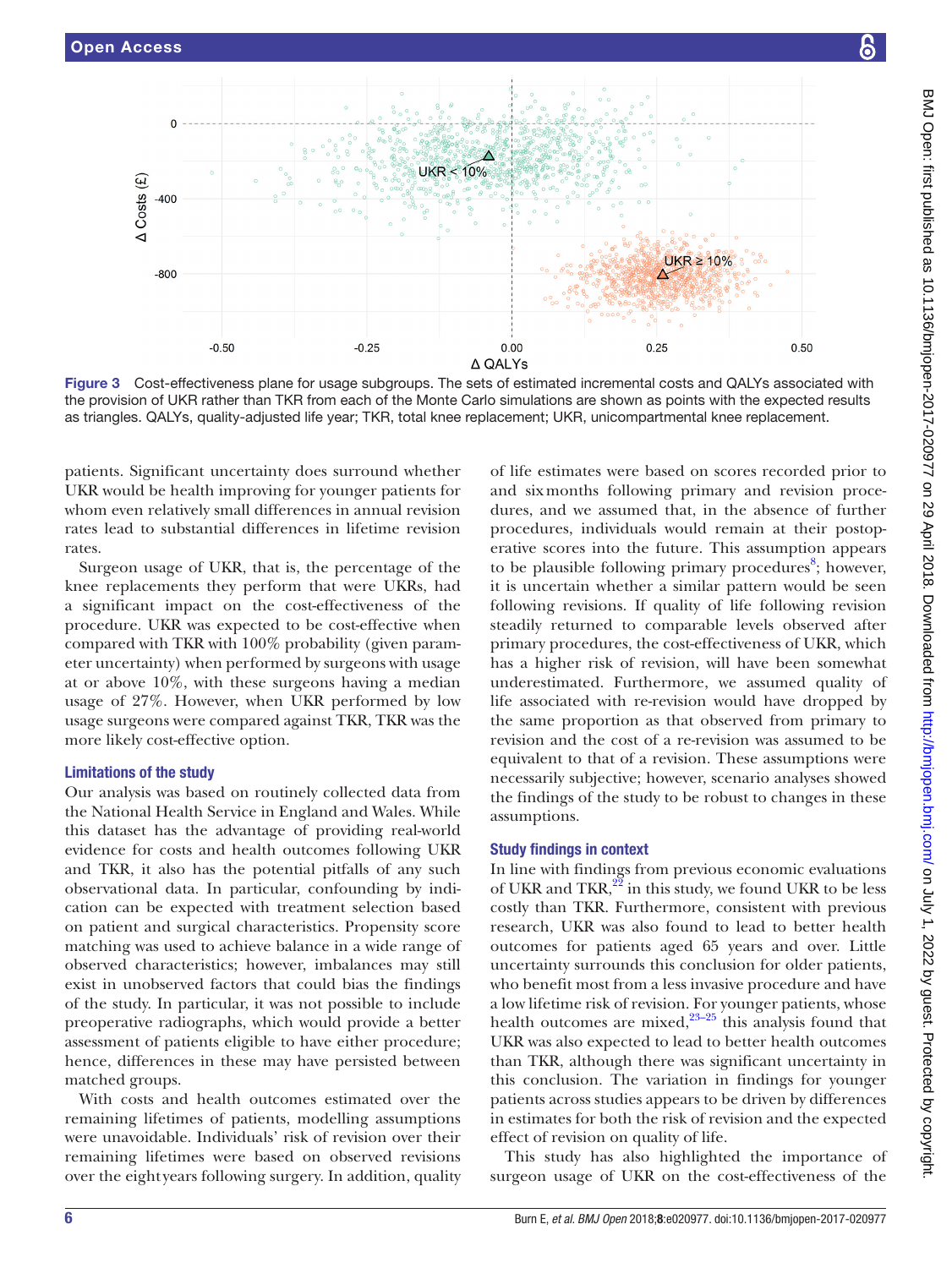procedure. In the high usage group, with a median usage of 27%, UKR was found, with no parameter uncertainly, to lead to better health outcomes and to cost-savings compared with TKR. In contrast, in the low usage group, UKR led to expected worse health outcomes and only small cost savings. High-usage surgeons appear to achieve good results following UKR regardless of their caseload of the procedure, and so the poor results of those with low usage appear to be primarily due to inappropriate patient selection.<sup>26</sup> In particular, low-usage surgeons seem more likely to offer UKR to patients with partial-thickness cartilage loss (PTCL). PTCL is associated with poor outcomes following UKR and so it has been recommended that UKR should only be undertaken for individuals with bone-on-bone arthritis.<sup>[10](#page-6-6)</sup> High-usage surgeons, therefore, should be supported, while low-usage surgeons should consider changing their practice. If surgeons with low or no usage of UKR learnt and applied the indications and

# **CONCLUSIONS**

6

For those patients with appropriate indications, UKR provides an alternative to TKR that is less costly for the healthcare system to provide and leads to better health outcomes over their lifetime. If surgeons performing UKR achieved sufficient usage of the procedure, future economic and population health gains would likely be increased even further. Additional work is needed to identify the optimal usage of UKR, which may depend on the type of implants used. Surgeons should not have a low usage and be performing UKR in less than 10% of their knee replacements. The median usage in the high usage group was 27%, so it would be reasonable for surgeons to aim for a quarter of their knee replacements to be UKR. However, it has been shown that up to 50% of replacements could be UKR, so the optimal usage may be higher.

techniques of current high-usage surgeons, they can be

expected to achieve similar results.

#### Author affiliations

<sup>1</sup>Nuffield Department of Orthopaedics, Rheumatology and Musculoskeletal Sciences, University of Oxford, Oxford, UK

- <sup>2</sup>Institute of Orthopaedics and Musculoskeletal Sciences, Royal National Orthopaedic Hospital, University College London, Stanmore, UK
- <sup>3</sup>MRC Lifecourse Epidemiology Unit, University of Southampton, Southampton General Hospital, Southampton, UK
- 4 Musculoskeletal Research Unit, Translational Health Sciences, Bristol Medical School, University of Bristol, Bristol, UK
- <sup>5</sup>Nuffield Orthopaedic Centre, Oxford University Hospitals NHS Foundation Trust, Oxford, UK

Acknowledgements We would like to thank the patients and staff of all the hospitals in England and Wales who have contributed data to the National Joint Registry (NJR); and the Healthcare Quality Improvement Partnership (HQIP), the NJR Steering Committee and staff at the NJR Centre for facilitating this work. The authors have conformed to the NJR's standard protocol for data access and publication.

Contributors All authors made substantial contributions to conception and design of the study. EB, ADL and RP-V undertook the statistical analysis. EB, DWM and RP-V drafted the manuscript with ADL, TWH, AJ and HGP revising it for important intellectual content. All authors read and approved the final manuscript.

Funding This research was supported by funding from Zimmer Biomet. Zimmer Biomet had no other role in the design or conduct of the study. The research was supported by the National Institute for Health Research (NIHR) Oxford Biomedical Research Centre (BRC).

Disclaimer The views expressed represent those of the authors and do not necessarily reflect those of the NHS, the NIHR, the Department of Health, the National Joint Registry Steering Committee or the Healthcare Quality Improvement Partnership (HQIP) who do not vouch for how the information is presented. HES data copyright © 2013, re-used with the permission of the Health & Social Care Information Centre. All rights reserved.

Competing interests All authors declare: financial support for the submitted work from Zimmer Biomet; HGP and DWM have received consultancy fees and DWM has received royalties from Zimmer Biomet; TWH and DWM hold various patents related to total and unicompartmental knee replacement.

Patient consent Not required.

Ethics approval Permission to access data was given by the National Information Governance Board, now the Confidentiality Advisory Group (application number ECC 1-02 (FT3)/2013).

Provenance and peer review Not commissioned; externally peer reviewed.

Data sharing statement Access to data is available from the National Joint Registry for England and Wales.

Open Access This is an Open Access article distributed in accordance with the Creative Commons Attribution Non Commercial (CC BY-NC 4.0) license, which permits others to distribute, remix, adapt, build upon this work non-commercially, and license their derivative works on different terms, provided the original work is properly cited and the use is non-commercial. See: [http://creativecommons.org/](http://creativecommons.org/licenses/by-nc/4.0/) [licenses/by-nc/4.0/](http://creativecommons.org/licenses/by-nc/4.0/)

© Article author(s) (or their employer(s) unless otherwise stated in the text of the article) 2018. All rights reserved. No commercial use is permitted unless otherwise expressly granted.

# **REFERENCES**

- <span id="page-6-0"></span>1. Carr AJ, Robertsson O, Graves S, *et al*. Knee replacement. *[The](http://dx.doi.org/10.1016/S0140-6736(11)60752-6)  [Lancet](http://dx.doi.org/10.1016/S0140-6736(11)60752-6)* 2012;379:1331–40.
- <span id="page-6-1"></span>2. Willis-Owen CA, Brust K, Alsop H, *et al*. Unicondylar knee arthroplasty in the UK National Health Service: an analysis of candidacy, outcome and cost efficacy. *[Knee](http://dx.doi.org/10.1016/j.knee.2009.04.006)* 2009;16:473–8.
- <span id="page-6-2"></span>3. Ashraf ST, Ackroyd CE, Newman JH. Compartmental knee arthroplasty. *[Curr Orthop](http://dx.doi.org/10.1054/cuor.2002.0312)* 2003;17:134–43.
- 4. Lützner J, Kasten P, Günther KP, *et al*. Surgical options for patients with osteoarthritis of the knee. *[Nat Rev Rheumatol](http://dx.doi.org/10.1038/nrrheum.2009.88)* 2009;5:309–16.
- <span id="page-6-3"></span>5. Liddle AD, Judge A, Pandit H, *et al*. Adverse outcomes after total and unicompartmental knee replacement in 101,330 matched patients: a study of data from the National Joint Registry for England and Wales. *[Lancet](http://dx.doi.org/10.1016/S0140-6736(14)60419-0)* 2014;384:1437–45.
- 6. Hunt LP, Ben-Shlomo Y, Clark EM, *et al*. 45-day mortality after 467,779 knee replacements for osteoarthritis from the National Joint Registry for England and Wales: an observational study. *[Lancet](http://dx.doi.org/10.1016/S0140-6736(14)60540-7)* 2014;384:1429–36.
- <span id="page-6-4"></span>7. Liddle AD, Pandit H, Judge A, *et al*. Patient-reported outcomes after total and unicompartmental knee arthroplasty: a study of 14,076 matched patients from the National Joint Registry for England and Wales. *[Bone Joint J](http://dx.doi.org/10.1302/0301-620X.97B6.35155)* 2015;97-B:793–801.
- <span id="page-6-10"></span>8. Burn E, Sanchez-Santos MT, Pandit HG, *et al*. Ten-year patientreported outcomes following total and minimally invasive unicompartmental knee arthroplasty: a propensity score-matched cohort analysis. *[Knee Surg Sports Traumatol Arthrosc](http://dx.doi.org/10.1007/s00167-016-4404-7)* 2016.
- <span id="page-6-5"></span>9. Goodfellow JW, O'Connor JJ, Murray DW. A critique of revision rate as an outcome measure: re-interpretation of knee joint registry data. *[J Bone Joint Surg Br](http://dx.doi.org/10.1302/0301-620X.92B12.25193)* 2010;92:1628–31.
- <span id="page-6-6"></span>10. Liddle AD, Pandit H, Judge A, *et al*. Optimal usage of unicompartmental knee arthroplasty: a study of 41,986 cases from the National Joint Registry for England and Wales. *[Bone Joint J](http://dx.doi.org/10.1302/0301-620X.97B11.35551)* 2015;97-B:1506–11.
- <span id="page-6-7"></span>11. Briggs A, Sculpher M. An introduction to Markov modelling for economic evaluation. *[Pharmacoeconomics](http://dx.doi.org/10.2165/00019053-199813040-00003)* 1998;13:397–409.
- <span id="page-6-8"></span>12. McCabe C, Claxton K, Culyer AJ. The NICE cost-effectiveness threshold: what it is and what that means. *[Pharmacoeconomics](http://www.ncbi.nlm.nih.gov/pubmed/18767894)* 2008;26:733–44.
- <span id="page-6-9"></span>13. ONS. National life tables: United Kingdom. 2016. [https://www.ons.](https://www.ons.gov.uk/) [gov.uk/](https://www.ons.gov.uk/)